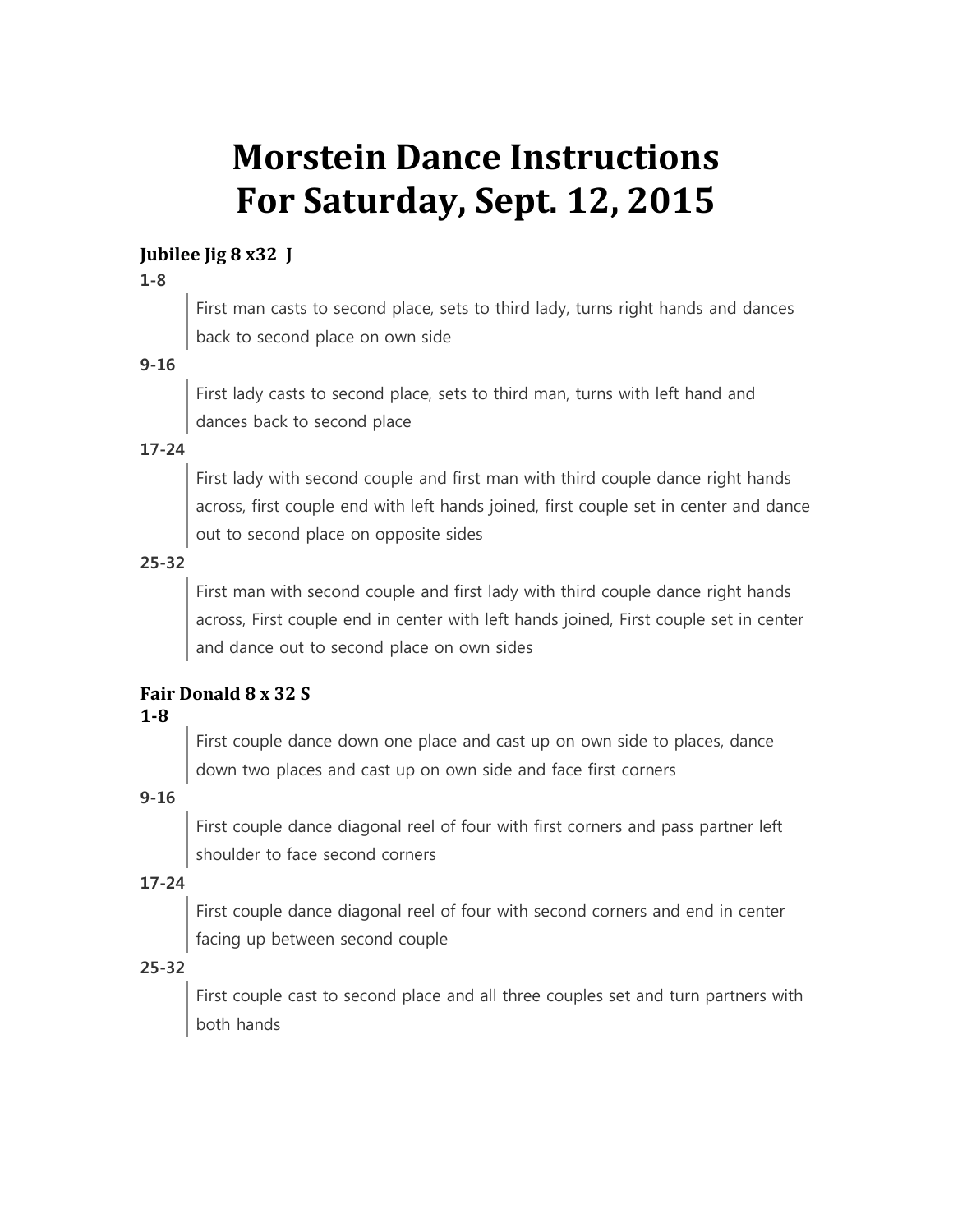## **On the Morning Tide 8 x 32 H**

**1-8**

First couple and second couple dance right hands across and left hands back

**9-16**

First couple turn with right hand, cast one place, and dance a half figure of eight (First lady round second couple and first man round third couple)

# **17-24**

First couple dance two half diagonal rights and lefts with first man dancing diagonally up each time and first woman dancing diagonally down, to end 3 1 2 on opposite sides

**25-32**

All three couples set, turn right hand and chase clockwise half way

# **White Heather Jig 4 x 40 J**

**1-8**

First couple turn with right hand and cast to second place, turn one and a half times by the left hand to end between second couple facing opposite sides

# **9-16**

First couple and second couple dance reel of four across, First couple pass right shoulder to face first corners

# **17-24**

First couple turn corners and partner to end between third couple facing opposite sides

# **25-32**

First couple and third couple dance reel of four across, First couple end in middle between third couple and fourth couple

# **33-40**

First couple turn left hand, cast to 4th place on own side and turn right hand

# **Salute to Glasgow 8 x 32 S**

# **1-8**

First couple and second couple set advancing, dance half poussette, all three couples set on sides

# **9-16**

All three couples dance the Knot, first couple ending facing first corner position

# **17-24**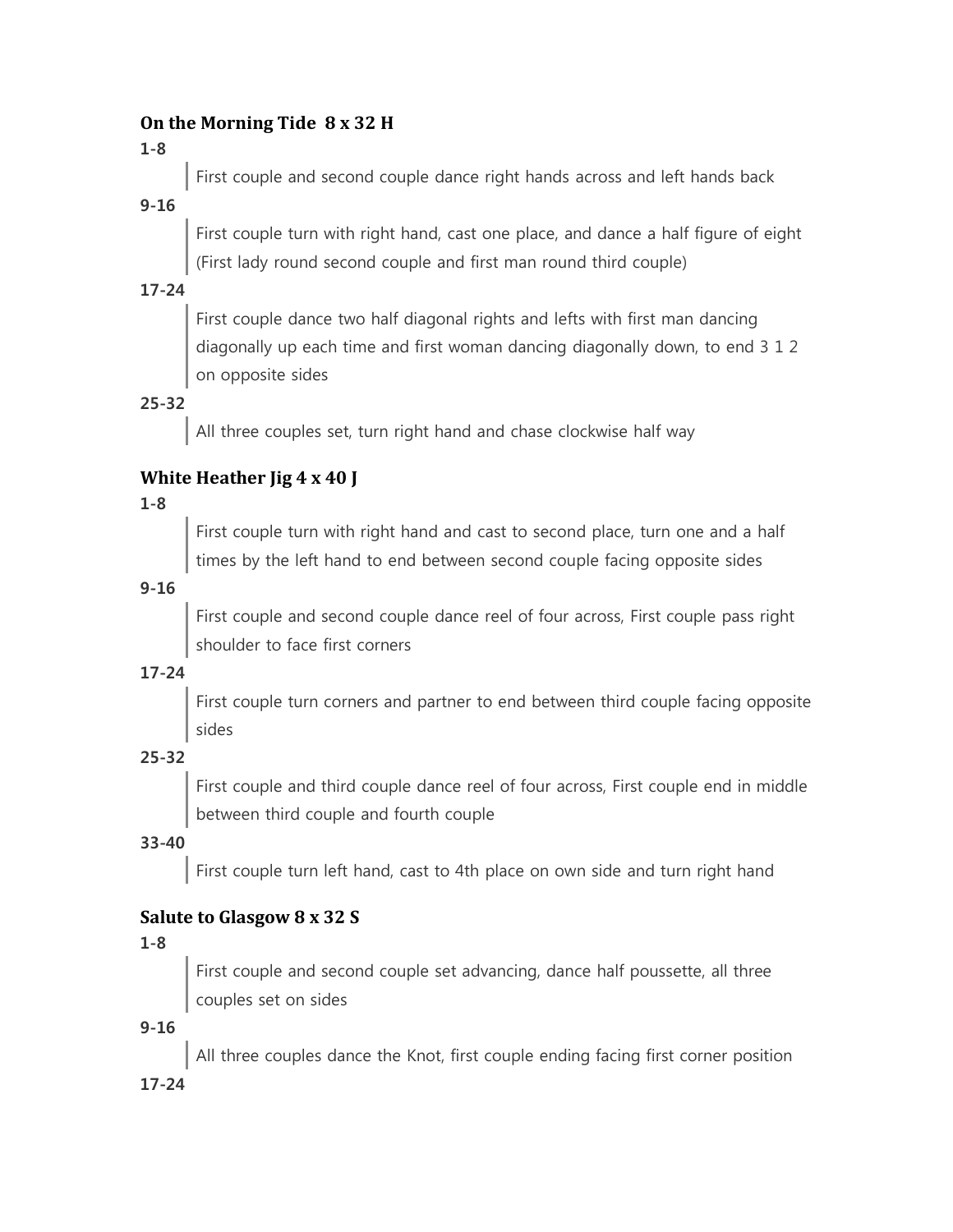First couple and those in first corner positions dance half reel of four, first couple pas left shoulder and half reel of four with second corners (2 1 3 on opposite sides)

## **25-32**

All three couples Set and Link for three once, First couple turn with both hands one and a quarter times to second place own side **while** third couple and second couple dance clockwise half way round

## **Duke and Duchess of Edinburgh 8 x 40 R**

#### **1-8**

All three couples advance and retire and turn partners with both hands (skip change)

**9-16**

First couple cast, dance down between third couple, cast up behind third couple, dance up between second couple and cast back to second place (figure of eight on sides)

## **17-24**

First couple dance right hands across (Lady with second couple and man with third couple), pass right shoulder and dance left hands across with other couple to end facing first corners

## **25-32**

First couple turn corners and partner to own sides second place

## **33-40**

All three couples couple circle six hands round and back

## **Break**

# **Duke of Atholl's Reel 8 x 32 J**

## **1-8**

First couple and second couple set, dance half right hands across, set and dance half left hands across back to places

#### **9-16**

First man and second lady set advancing and turn with right hand back to places, First lady and second man set advancing and turn right hand back to places

#### **17-24**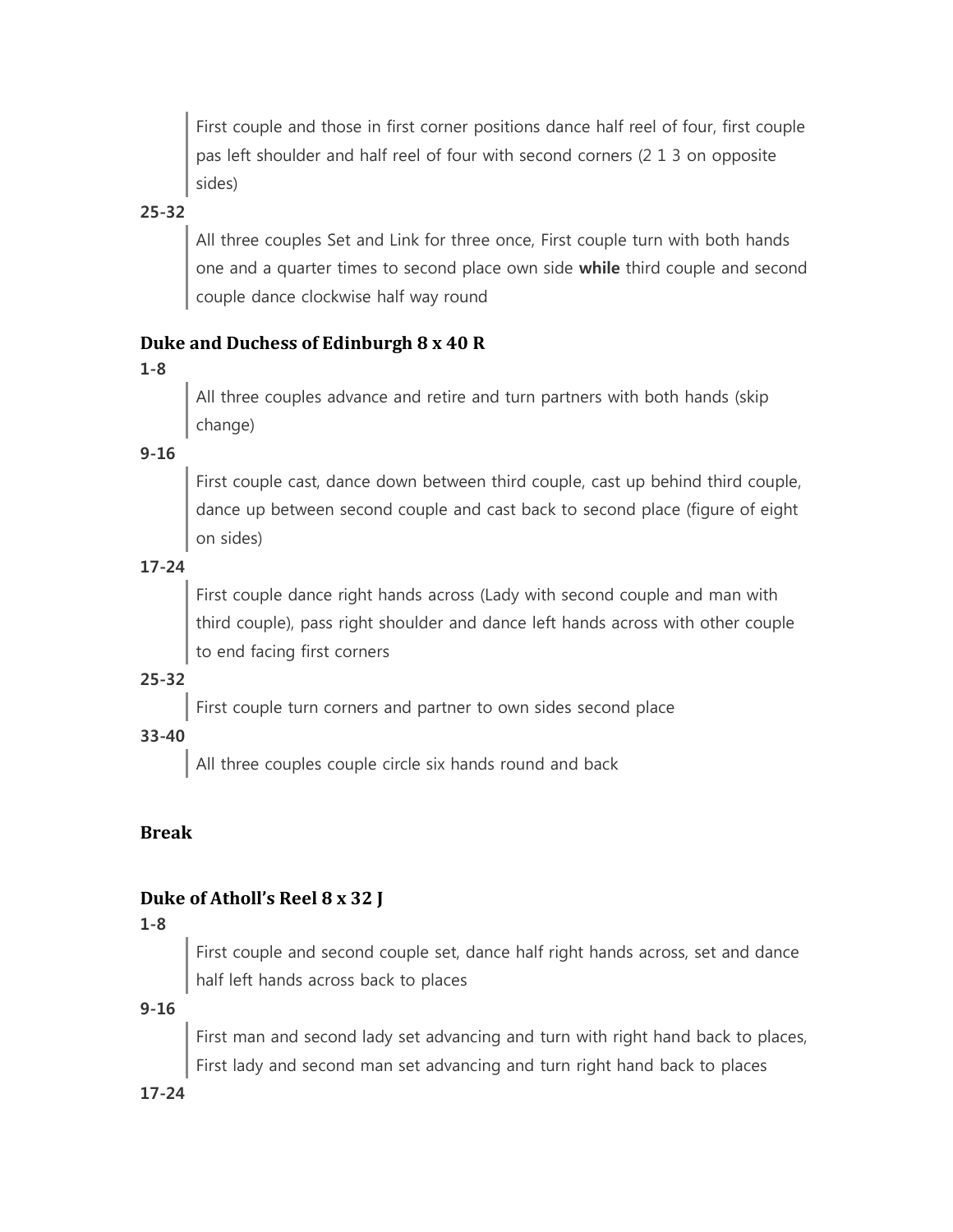First couple cross with right hand, cast to second place and dance half a figure of eight round second couple to second place on own sides

# **25-32**

Second couple and first couple dance rights and lefts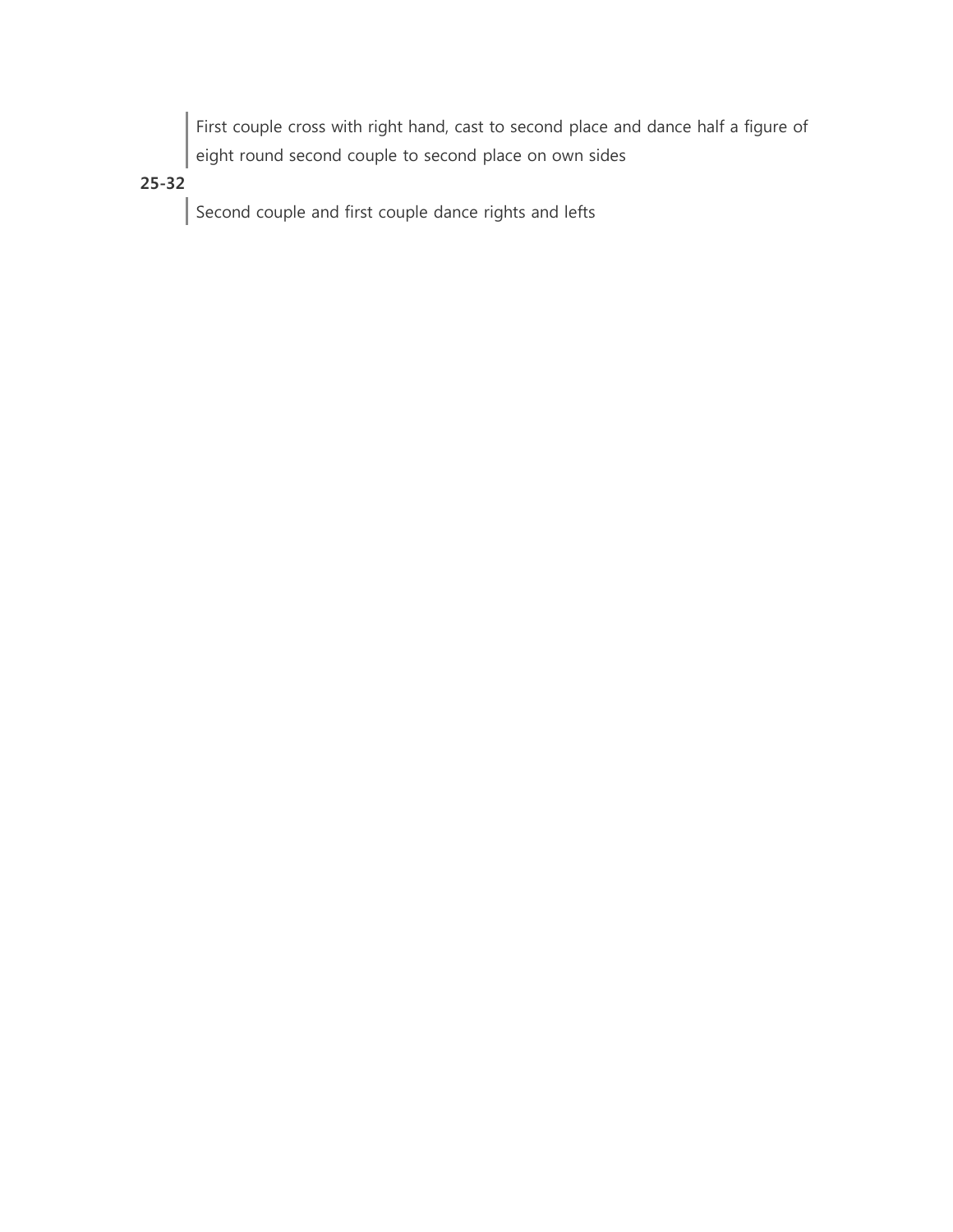## **Strathcare 8 x 32 S**

# **1-8**

First couple and second couple dance poussette right round

# **9-16**

First couple turn right hand and cast one place, first couple cross and cast (man down and lady up) to end facing first corners

# **17-24**

First couple set to first corners, set to second corners, first couple spiral round each other one and a.half times to face partner's second corner (First lady between second couple and first man between third couple)

# **25-32**

First couple dance reels of 3 across giving right shoulder to partner's second corner, First couple cross back to second place own sides

# **Kingussie Flower 8 x 40 R**

## **1-8**

First couple lead down the middle and back to top

## **9-16**

First lady and second man set and turn with right hand, first man and second lady set and turn RIGHT HAND into a line of 4 across (First lady steps in to end back to back with partner) First couple facing opposite sides

# **17-24**

First couple and second couple dance reel of four across

# **25-32**

First couple and second couple Promenade

# **33-40**

First couple and second couple dance Poussette

# **Pelorus Jack 8 x 32 J**

# **1-8**

First couple cross with right hand and cast one place, dance right hand across with third couple. First couple end with man facing his first corner with his partner behind him

# **9-16**

First couple dance alternating lead tandem half reel of three with first corners, first couple dance alternating lead tandem half reel with second corners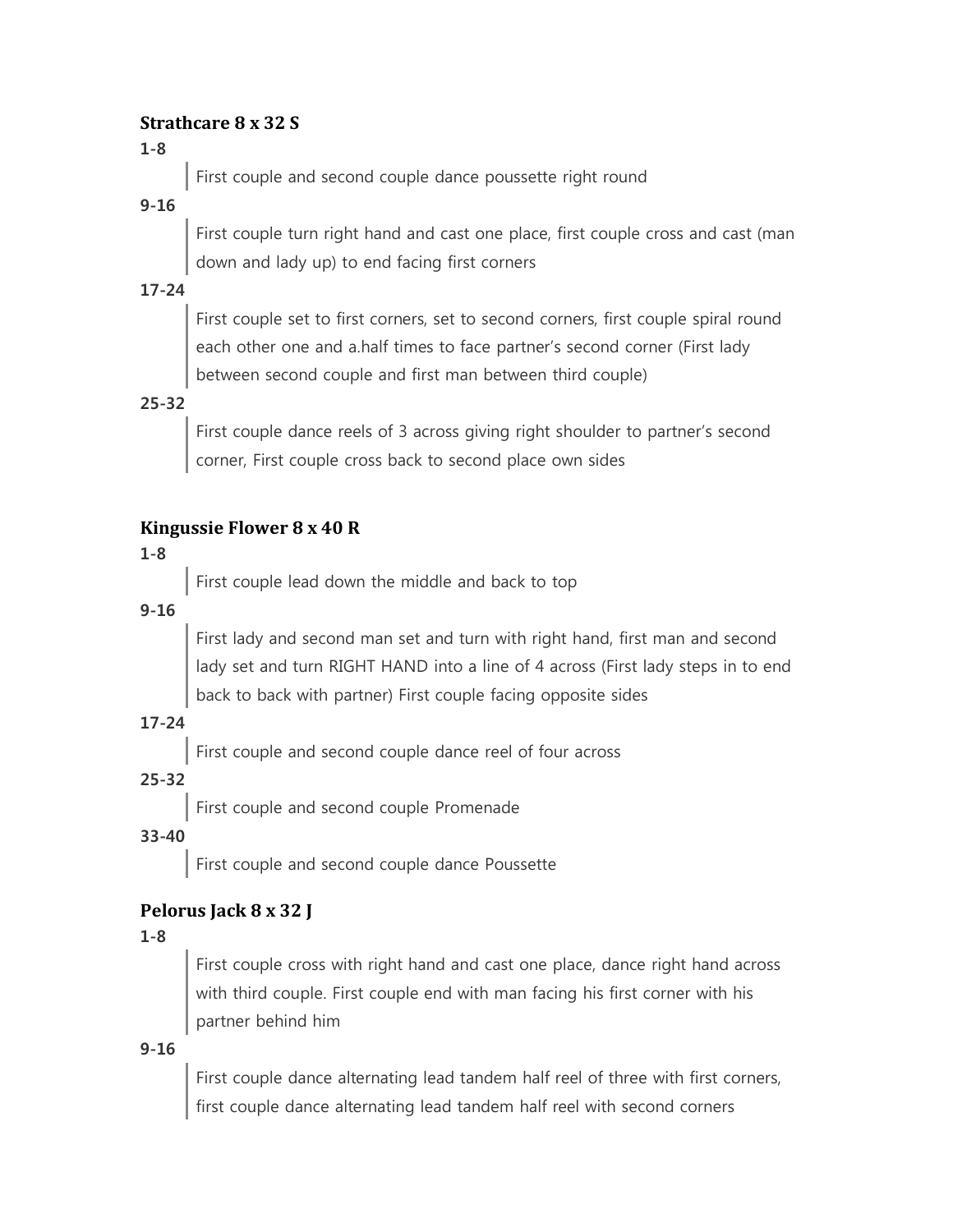## **17-24**

First couple dance alternating lead tandem half reels of three with lady's first corner position first couple dance alternating lead tandem half reel with lady's second corner position (continued)

## **25-32**

First man followed by partner dance into left hands across with second couple, First couple retain left hands and half turn to own sides and all three couples set.

## **Bruce's Men 3 x 32 S**

#### **1-8**

First couple and second couple circle four hands round to left, Second couple followed by first couple dance down between third couple and cast (Second couple to top place and first couple to second place)

## **9-16**

First couple dance two half diagonal rights and lefts, the first man dancing diagonally down and first woman dancing diagonally up each time

## **17-24**

First couple dance half figures of eight (first lady up round third couple, first man round second couple), all set and half turn partner right hand

## **25-32**

Third, first and second couples dance Allemande ending with first couple casting to 3rd place

## **Montgomeries' Rant 8 x 3 2R**

#### **1-8**

First couple cross with right hand and cast down to second place, cross with left hand and first lady casts up **while** first man casts down

#### **9-16**

First couple dance right shoulder reels of 3 across, first lady with second couple and first man with third couple, finish facing second woman with nearer hands joined, woman to the left of her partner.

**17-24**